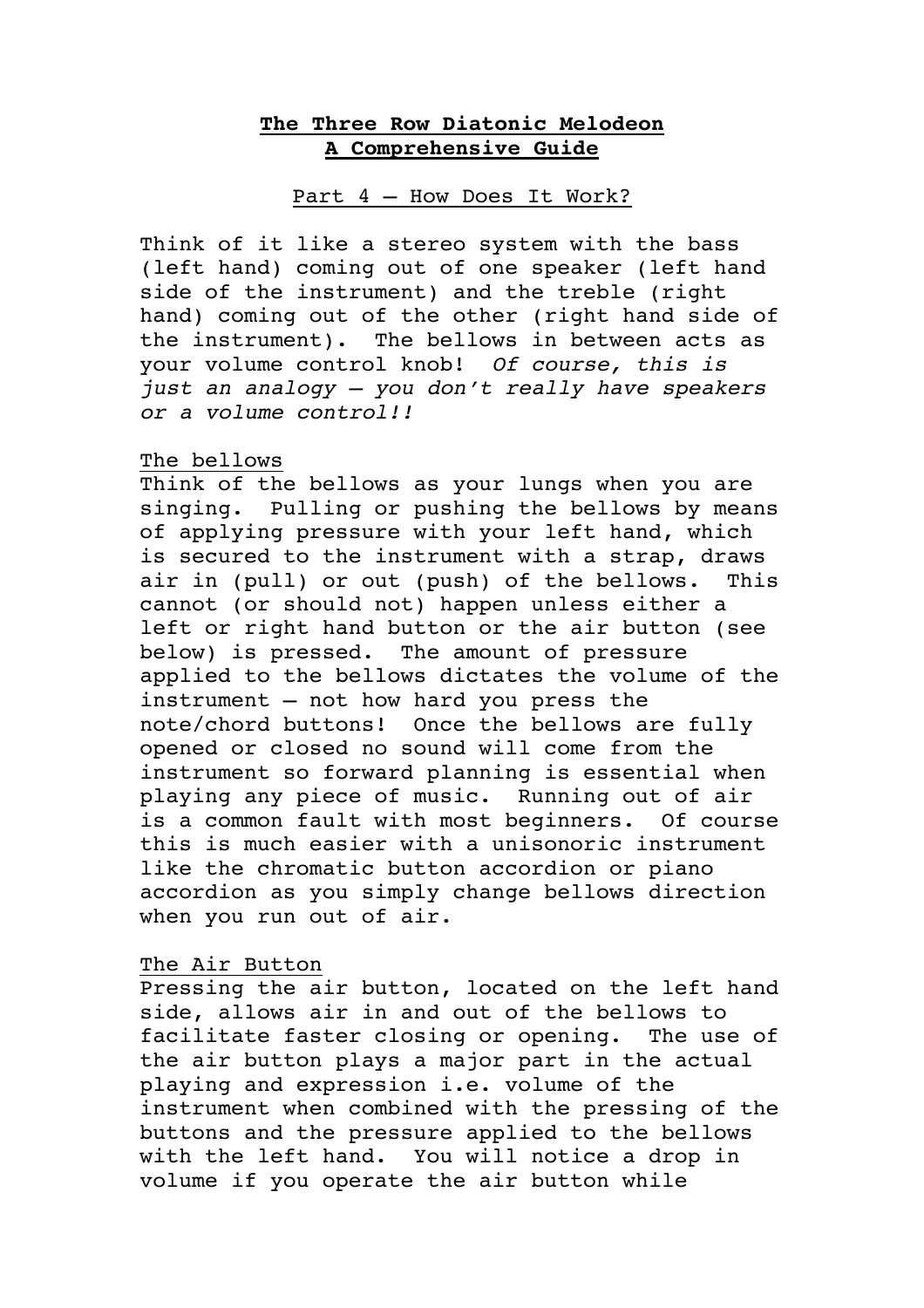playing the instrument as this significantly reduces compression.

#### The Buttons

The buttons are attached to levers which, in turn, are attached to small pieces of wood covered in felt called pallets. These pallets cover holes in the soundboard. The reeds (little metal tongues), which are the things that give you the sound, are mounted on blocks behind the internal soundboard. When a button is pressed at the same time as the bellows are pulled or pushed (opened or closed), the pallet lifts thus exposing the hole and air is allowed to flow through the hole and to cause the reed or reeds to vibrate. Think in terms of twanging a ruler on the edge of a desk and you'll have the general idea of how a reed works.

The mass of each reed is different and in this way you have different notes. Longer reeds give deeper notes. Plastic or leather valves allow different reeds to sound on the push and the pull and in this way you get two notes per button.

The left hand buttons work in the same way except obviously in the case of chords, three reeds vibrate at the same time to give you the three different notes that you need. Some more sophisticated instruments allow you to remove the thirds from the chords by way of a switch to give you a "5" chord which is neither major nor minor and thus useful for right hand major and minor runs. The Compadre does not have this feature. Some people tape over the thirds but you need to know your way round the inside of the box to do this.

### Right-Hand Voices

The Hohner Compadre is said to be "two-voice" so two "Middle" (M) reeds sound per right-hand button (in each direction). These reeds are tuned slightly apart to give you a fat or "wet"